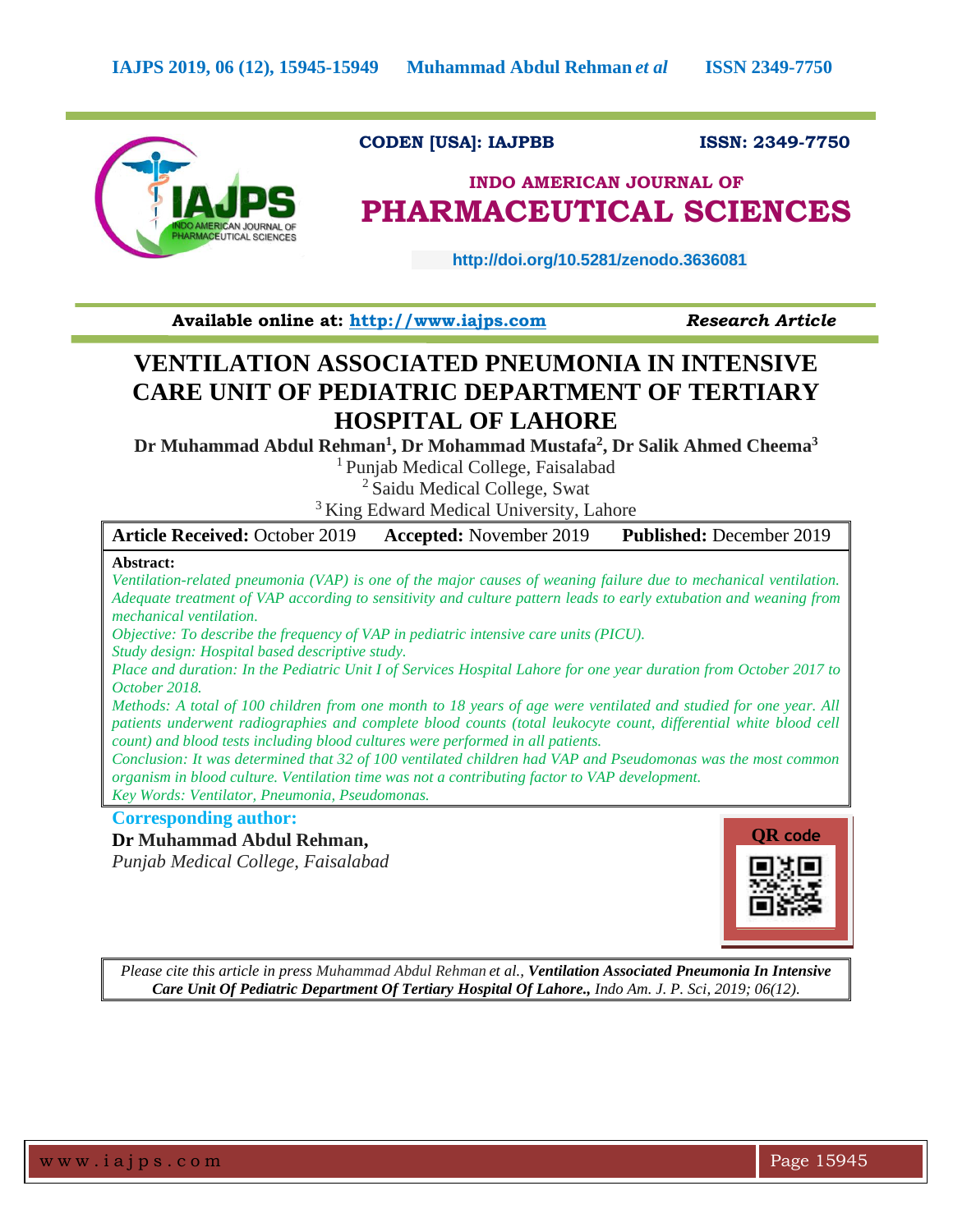**IAJPS 2019, 06 (12), 15945-15949 Muhammad Abdul Rehman** *et al* **ISSN 2349-7750**

#### **INTRODUCTION**

Ventilator-associated pneumonia (VAP) refers to pneumonia in subjects requiring mechanical ventilation for at least 48 hours via an endotracheal tube or tracheotomy tube<sup>1-2</sup>. VAP differs from other types of infectious pneumonia due to different microorganisms, required antibiotics, diagnostic methods, recent prognosis and effective preventive measures<sup>3</sup>. The most important symptoms of VAP are fever, low body temperature, purulent sputum and hypoxia<sup>4</sup>. VAP should be suspected in any ventilated patient with high white blood cell count and new shadows on the chest radiograph. Blood culture can reveal organisms that cause VAP<sup>5</sup>. There are two strategies for VAP diagnosis. The first is to collect samples showing increased size in radiographs or with new leaks for trachea culture of patients ventilated with VAP symptoms<sup>6</sup>. The other is an invasive method and advocates bronchoscopy and bronchoalveolar lavage in suspected patients<sup>7</sup>. In both cases, VAP is not approved if cultures are negative and other causes of symptoms are investigated. Pseudomonas aeruginosa is the most common gramnegative bacterium causing VAP<sup>8</sup> . Pseudomonas has natural resistance to many antibiotics. Klebsiella, Enterobacter and Citrobacter are other bacteria that are resistant to routine antibiotics<sup>9</sup>. Acinetobacter is becoming more common and resistant to carbapenems such as imipenem and meropenem $10$ . Methicillin-resistant Staphylococcus aureus is a

growing cause of VAP. Fifty percent of the Staphylococcus aureus isolates were meticillin resistant in the intensive care setting. Three days after ventilation, the VAP is considered as early onset, while the VAP that occurs three days after the onset of ventilation is taken as a late-onset VAP.

#### **MATERIALS AND METHODS:**

This Hospital based descriptive study was held in the Pediatric Unit I of Services Hospital Lahore for one year duration from October 2017 to October 2018. A mechanically ventilated children of one month to aged 18 years were included. Children with mechanical ventilation and existing pneumonia are excluded. Statistical analysis: All data entered into the form were collected and tabulated in SPSS version 17.0. Frequencies were calculated and shown in graphs and tables where shown. Chi-square test was used for qualitative variables and  $p < 0.05$  was considered significant.

#### **RESULTS:**

The age range of case studies ranged from 1 month to 14 years. The mean age  $(\pm SD)$  and median age were 5.47 ( $\pm$  5.90) and 2.94, respectively. 64 male, 36 female, male: female ratio was 1.7: 1. 74 patients were mechanically ventilated due to an increase in respiratory failure in 74 of 100 study cases. The remaining patients had apnea in 6% and neuromuscular block in 20%.



Ventilation for respiratory reasons was more likely to develop VAP than those with other mechanical ventilation indications (p value less than 0.05). 14 patients (48%) with pneumonia were ventilated for 5-10 days, 12 (44%) patients were mechanically ventilated for 11 to 15 days and 6 (8%) patients for more than 15 days. The longer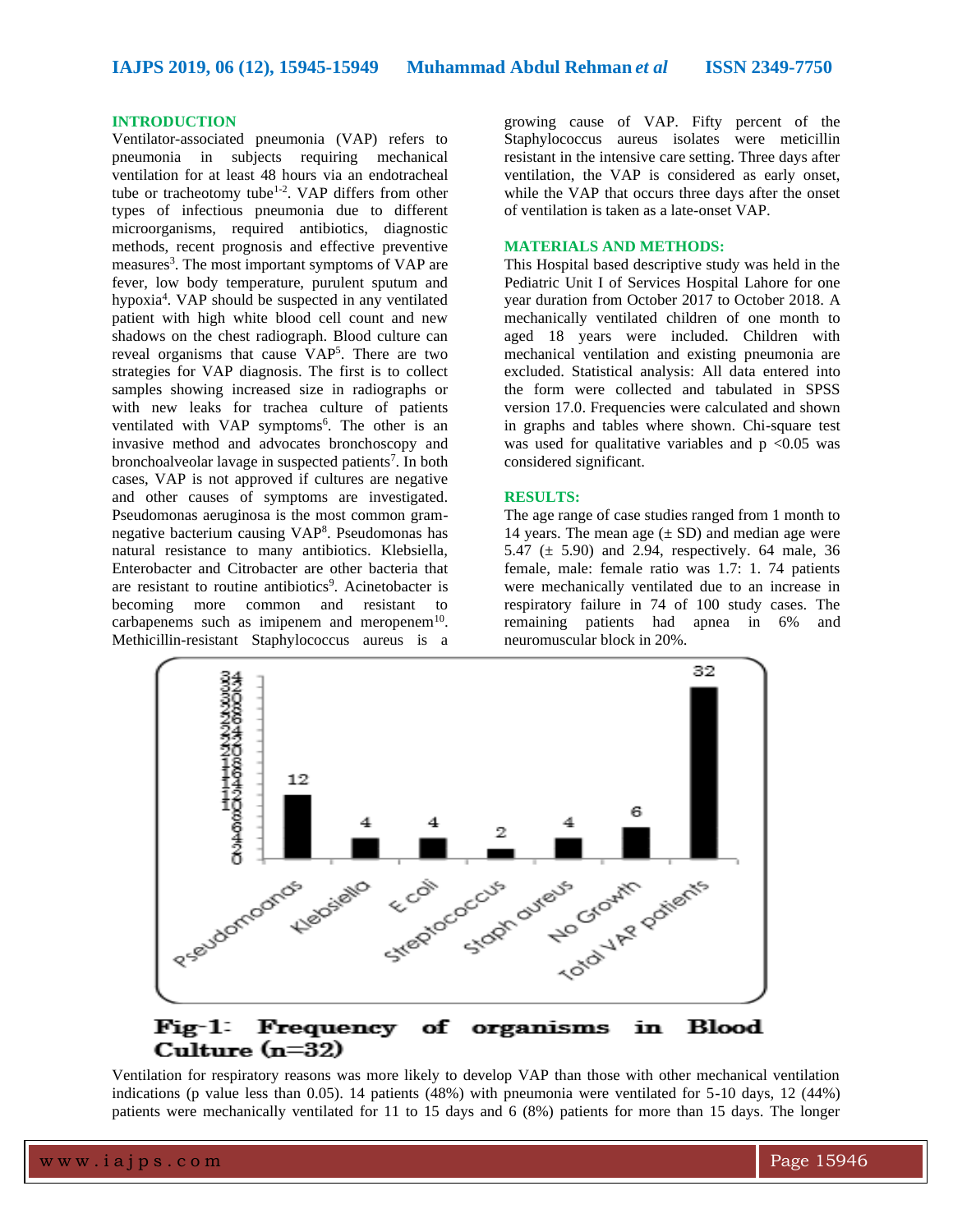duration of mechanical ventilation was not associated with an increase in the frequency of VAP, and this was evident from the analysis of children ventilated for less than 10 days compared to those ventilated for more than 10 days. These results were not statistically significant (p value greater than 0.05). There was fever in 12 cases (37.5%) and chest infection in 20 (62.5%) cases. Of the 32 patients with VAP, 13 (81%) had total white blood cells (p <0.05). Blood culture was positive in 26 patients with VAP. Pseudomonas is the main causative organism isolated in 12 patients (37%). Other common organisms that allowed their growth in blood cultures were E.Coli and Klebsiella (24%) each with p <0.05 (Figure 1). Radiological evidence was found in all patients with VAP and it was found to be an important diagnostic tool in the diagnosis of VAP. Twenty-two patients (69%) had reticulonodular evidence. Of the 100 patients, 32 developed VAP (Figure 2).



# Fig-2. Outcome of mechanical ventilation  $(n = 100)$

25 patients (75%) with VAP were successfully treated and treated with intravenous antibiotics and supportive therapy. Drug-resistant pneumonia is the cause of death in these patients.

#### **DISCUSSION:**

VAP is the second most common nosocomial infection among pediatric patients in ICU. In our study, 100 patients were evaluated prospectively. This problem has not been elaborated in this part of the country. The study conducted by Zygun et al included 60 adult patients in their studies carried out for two years<sup>11</sup>. Shaukat et al have described a series of 464 patients for 6 years. The mean and median age of our study was  $4.53 \pm 3.60$  years and 3.68 years. In their study, Foglia et al. Identified mean  $5.47 \pm 5.90$ years and  $2.94$  years averages<sup>12</sup>. The ratio of women and men in our study was 1.7: 1. Shaukat et al. Found this relationship to be 2:  $1.5<sup>13</sup>$ . The duration of mechanical ventilation was  $14.4 \pm 12.8$  days. Curtains Saenz and colleagues have described an average of 13.64 days to be comparable8. Kendirli and colleagues, found the duration of ventilation in

studies  $18.8 \pm 14.1$  days. The main indication of ventilation in our study was respiratory failure in 74% of cases. Kendirli and his friends found respiration failure as a sign of ventilation can be compared with our study in  $64.8\%$  of cases<sup>14</sup>. As Diouf et al. Explained, radiological evidence of pneumonia was found on chest radiography in all patients. Gram-negative organisms were the most common infectious organisms causing VAP, followed by pseudomonas auginosa as a leading organism, followed by Klebseilla and E. coli. This was reported by Chenoweth et al. Can be compared with the work done by. In contrast, Grisaru-Soen G et al. Found that most of the common pathogens of VAP were coagulase-negative staphylococci and that was Klebseilla. In this study, 32% of patients developed VAP. In another study conducted by Zygun and colleagues, Yaun et al. We could not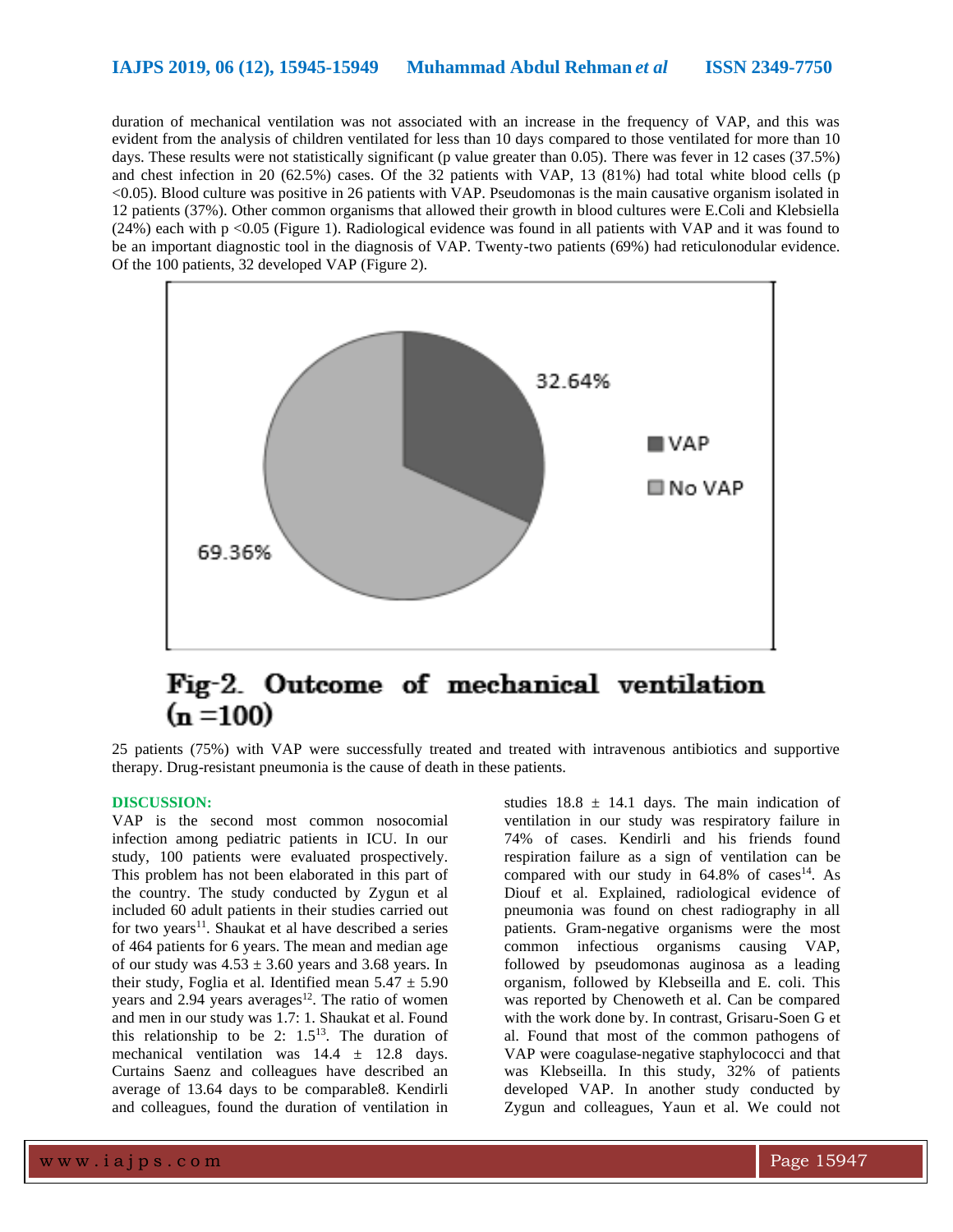detect differences in early and late ventilation related organism in the organism compared with Cortinas Saenz et al<sup>15</sup>. The mortality rate in our study was around 19%. Mehta et al. Described 40% in their study, but this study was performed in an adult population with mechanical ventilation due to traumatic brain injury. In a study conducted by Yaun et al the basic idea behind the study is to determine the frequency and model of VAP in the PICU of two tertiary hospital hospitals with similar ventilation and weaning protocols, thus solving the strategy needed to prevent the onset of pneumonia during ventilation. The study was performed in a limited number of patients. To see the real image, a multi-centered study is required at national level in different hospitals in Pakistan.

#### **CONCLUSION:**

It was concluded that VAP is not a rare condition in children admitted to the intensive care setting, leading to significant mortality and morbidity and difficulty in withdrawing the ventilator. We have found that both modes of ventilation time are not associated with an increase in the frequency of VAP. An early diagnosis of ventilation-related pneumonia is necessary to avoid complications.

#### **REFERENCES:**

- 1. Torres, Natalie, Melissa Donohue, and Meg Frizzola. "1414: Risk Factors Associated With Ventilator-associated Pneumonia In Pediatric Traumatic Brain Injury." *Critical Care Medicine* 47, no. 1 (2019): 683.
- 2. Shein, Steven L., Michele Kong, Bryan McKee, Maryann O'riordan, Philip Toltzis, and Adrienne G. Randolph. "Antibiotic Prescription in Young Children With Respiratory Syncytial Virus– Associated Respiratory Failure and Associated Outcomes." *Pediatric Critical Care Medicine* 20, no. 2 (2019): 101-109.
- 3. de Neef, Marjorie, Leo Bakker, Sandra Dijkstra, Paulien Raymakers-Janssen, Alicija Vileito, and Erwin Ista. "Effectiveness of a Ventilator Care Bundle to Prevent Ventilator-Associated Pneumonia at the PICU: A Systematic Review and Meta-Analysis." *Pediatric Critical Care Medicine*(2019).
- 4. Romaña, Natalia, and Patricia Chira. "Are There Other Risk Factors for Developing Ventilator-Associated Pneumonia? Be Careful With the Multivariate!." *Pediatric Critical Care Medicine* 20, no. 4 (2019): 398.
- 5. Li, Chunxiang, Limin Zhu, Xiaolei Gong, Zhuoming Xu, Yujie Liu, Mingjie Zhang, and Qing Cao. "Soluble triggering receptor expressed on myeloid cells-1 as a useful biomarker for

diagnosing ventilator-associated pneumonia after congenital cardiac surgery in children." *Experimental and therapeutic medicine* 17, no. 1 (2019): 147-152.

- 6. El-Nawawy, Ahmed, Magdy AF Ramadan, Manal AM Antonios, Shams AF Arafa, and Eman Hamza. "Bacteriologic Profile and Susceptibility Pattern of Mechanically-Ventilated Pediatric Patients with Pneumonia." *Journal of global antimicrobial resistance* (2019).
- 7. Cervantes, A., Cardin, D. and Daniels, L., 2019. 559: Evaluation Of Ventilator-associated Pneumonia Empiric Antibiotic Treatment In Intensive Care Units. *Critical Care Medicine*, *47*(1), p.260.
- 8. Sader, Helio, Cecilia Carvalhaes, Mariana Castanheira, and Robert Flamm. "662: Frequency And Antimicrobial Susceptibility Of Bacteria From Ventilator-associated Pneumonia." *Critical Care Medicine* 47, no. 1 (2019): 311.
- 9. Saelim, K., Chavananon, S., Ruangnapa, K., Prasertsan, P. and Anuntaseree, W., 2019. Effectiveness of Protocolized Sedation Utilizing the COMFORT-B Scale in Mechanically Ventilated Children in a Pediatric Intensive Care Unit. *Journal of Pediatric Intensive Care*.
- 10. Krutikov, Maria, Ananna Rahman, and Simon Tiberi. "Necrotizing pneumonia (aetiology, clinical features and management)." *Current opinion in pulmonary medicine* 25, no. 3 (2019): 225-232.
- 11. Sensing, Thomas, Claire Hardman, David Cool, Jennifer Lynde, John Bruun, Rachael Armstrong, Angela Shoen, and John Bini. "1098: A Pilot Study Of Cytokine Profiles In Patients Who Develop Ventilator-associated Pneumonia." *Critical Care Medicine* 47, no. 1 (2019): 526.
- 12. Duyndam, Anita, Robert Jan Houmes, Joost van Rosmalen, Dick Tibboel, Monique van Dijk, and Erwin Ista. "Implementation of a nurse-driven ventilation weaning protocol in critically ill children: Can it improve patient outcome?." *Australian Critical Care* (2019).
- 13. Luhmann, Scott J., and Ryan Furdock. "Preoperative Variables Associated With Respiratory Complications After Pediatric Neuromuscular Spine Deformity Surgery." *Spine deformity* 7, no. 1 (2019): 107-111.
- 14. Dong, Liang, and Lang Li. "581: Diagnostic And Prognostic Value Of Hmgb1 For Late-onset Ventilator-associated Pneumonia." *Critical Care Medicine* 47, no. 1 (2019): 271.